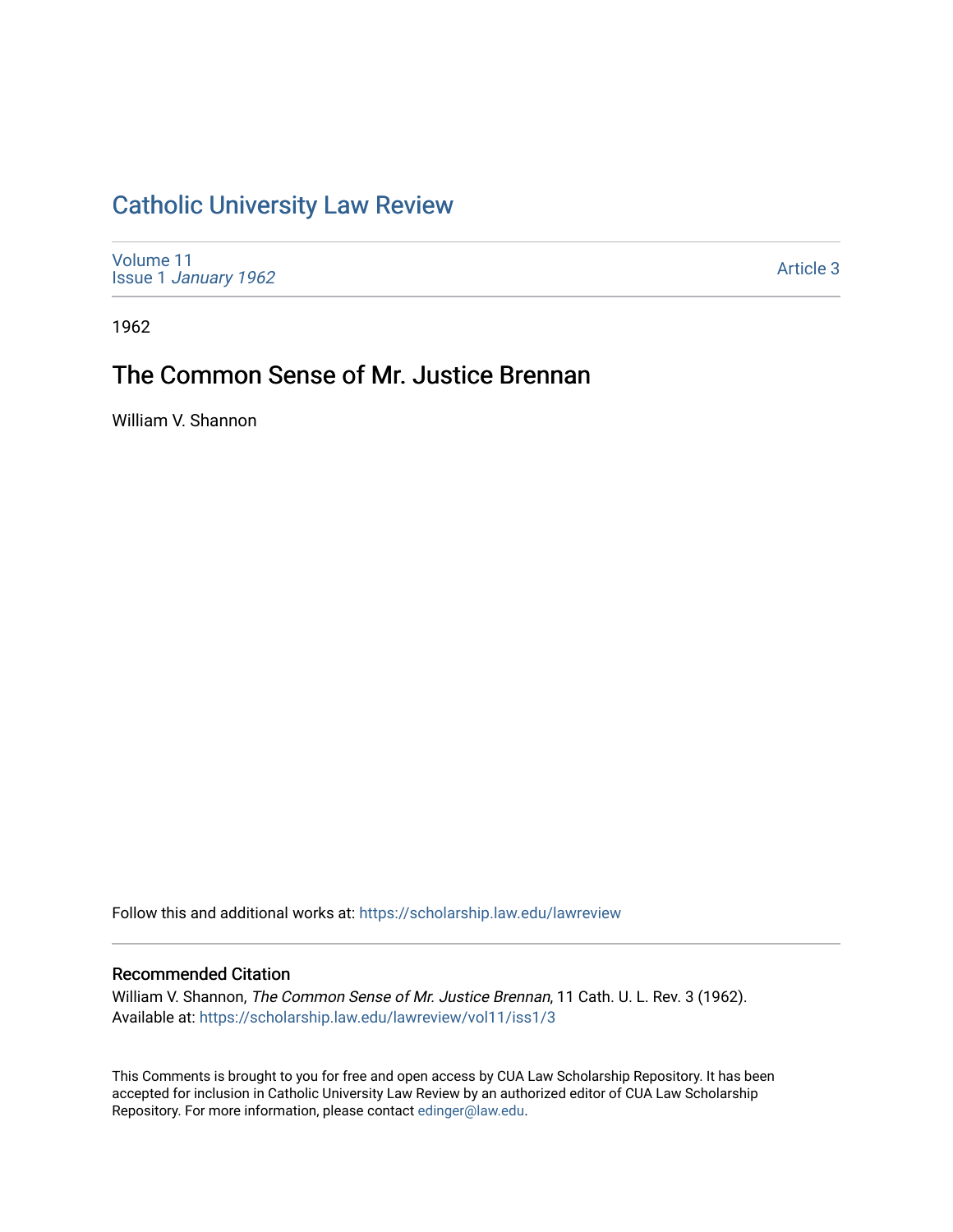## The Common Sense of Mr. Justice Brennan

### WILLIAM V. **SHANNON\***

**IN A COURT** BADLY **DIVIDED** between the rival judicial philosophies of Justices Black and Frankfurter, Associate Justice William J. Brennan, Jr. has over the past five years quietly developed his own judicial style and body of ideas. He has neither accepted the competing dogmatisms of his two senior colleagues nor espoused an overarching principle of his own. The common thread of his opinions is Brennan's firm insistence on judging each case on its particular merits. It is possible to see emerging from the record of these five years a pattern of thought. Among its several major features: a belief in positive government, including an active role for the Supreme Court; a conviction that the civil liberties of the individual are indispensable to the security of the nation; an almost old-fashioned concern for business competition (witnessed by his opinions in the *du Pont* and *Parke, Davis* cases), and an alert awareness of the irrepressible tendency of federal and local police to cut through procedural safeguards in their zeal for success. But it is a mistake on the basis of this pattern of decisions to assign Brennan casually to a "liberal bloc" along with Justices Black and Douglas and Chief Justice Warren. While he more often than not arrives at their conclusion, he only infrequently gets there by their lines of reasoning. This essay attempts a partial exploration of these intellectual differences.

The distinguishing quality of Brennan's pattern of thought is what may be called massive common sense. His approach to every case is practical, specific, factual. Unlike Black or Frankfurter, he rarely lays down sweeping *dicta.* He gives the impression of reasoning inductively from the facts before him rather than deductively from his own set of first principles. This, in turn, accounts for the characteristic tone of his opinions. While some of his colleagues give the impression of writing for posterity rather than any present audience, Brennan invariably addresses himself to his brethren on the Court and his professional colleagues in the law. He is conciliatory and moderate. His is the negotiator's

<sup>\*</sup> Head of the Washington Bureau of the *New York Post.* On leave to the Center for the Study of Democratic Institutions, Santa Barbara, California.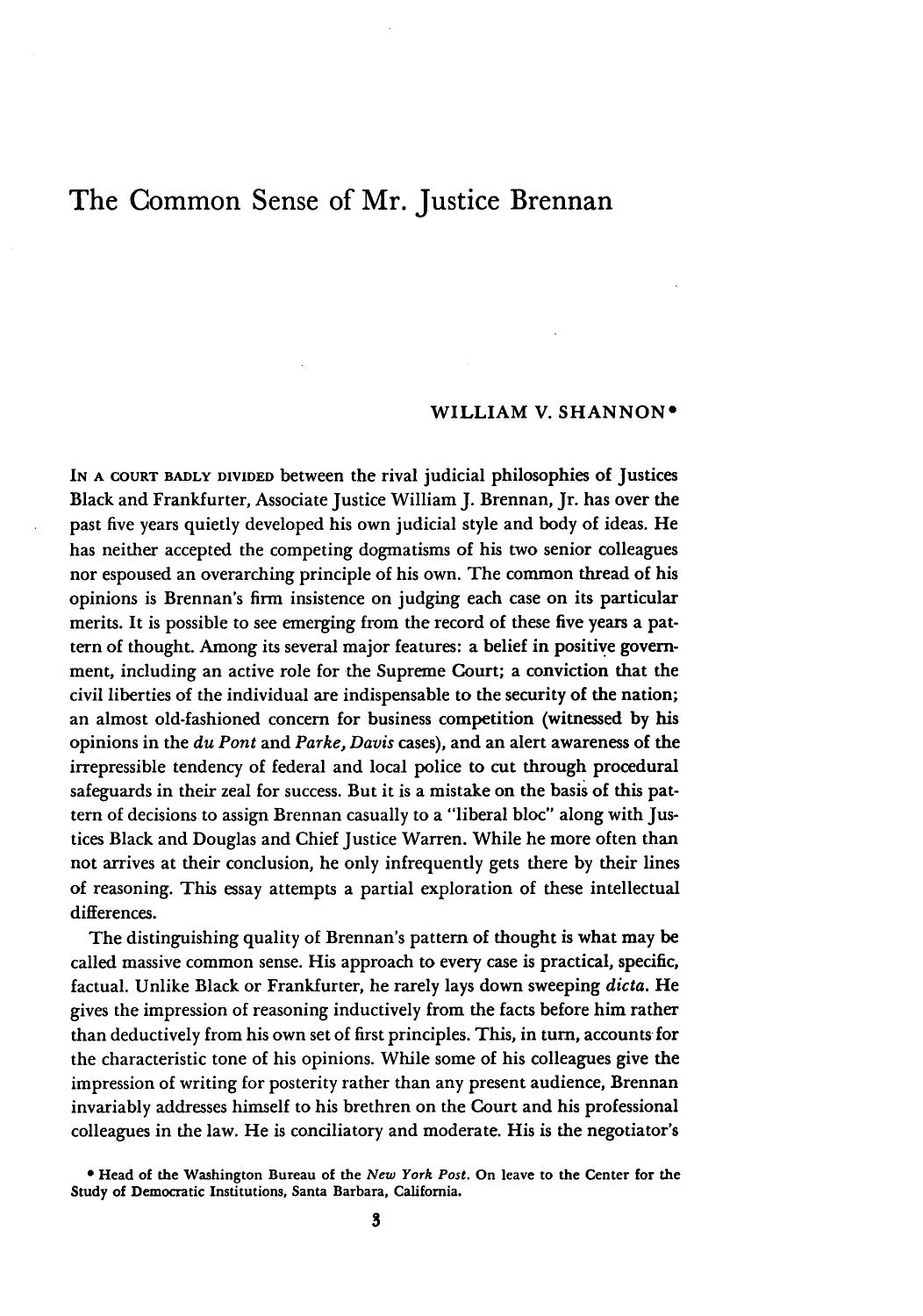manner; one catches in his opinions the overtones of the conference room mediator and the earnest debater, seeking to persuade rather than overpower. Those overtones are missing in the opinions of several of his colleagues. Brennan is neither prophet nor professor nor publicist. His tone is that of the practical man who, even when most deeply convinced of the rightness of his own position, does not wholly forget that one or another of his colleagues who differs with him today may join with him in making a different majority tomorrow. This is not to suggest that there is anything weakly placating or selfdeprecatory in Brennan's work; he has at his command a resource of lucid, sturdy prose. But he foregoes the witticism, the epigram, the twisting personal thrust, if, indeed, these literary devices occur to him; and although he occasionally rises to indignation, it is an impersonal kind of indignation, and his language is characteristically calm arid good-humored. One does not turn to Brennan's opinions to enjoy their high style, discursive erudition, or the working out of an iron logic, but one does find in them a body of reasonable argument reflecting a patient open-mindedness and a decent, humane spirit.

There is never anything doctrinaire or arbitrary in Brennan's approach. One of his favorite quotations is an admonition which Chief Justice Taft made to his colleagues not to be that "blind" Court that does not see what "all others can see and understand." Citing this remark in his dissent in *Uphaus v. Wyman,<sup>1</sup>*Brennan added: "The problem of protecting the citizen's constitutional rights from legislative investigation and exposure is a practical one, and we must take a practical, realistic approach to it.2

The *Uphaus* case concerned an investigation by the New Hampshire state attorney general into the adult education conferences held by an elderly pacifist at his summer camp: The Court in a 5-to-4 decision by Justice Clark upheld this sweeping inquiry into "subversive activities." Brennan condemned the investigation because it was not connected with "a discernible legislative purpose" but was conducted for "the impermissible one of exposure for exposure's sake."<sup>3</sup>

**...** Any line other than a universal subordination of free expression and association to the asserted interests of the State in investigation and exposure will be difficult of definition; but this Court has rightly turned its back on the alternative of universal subordination of protected interests, and we must define rights in this area the best we can. The problem is one in its nature calling for traditional case-by-case development of principles in the various permutations of circumstances where the conflict may appear,

#### he continued.<sup>4</sup>

**1360 U.S. 72 (1959).** *<sup>2</sup> Id.* at **98.** *8 Id.* at **82.** *'Id.* at **85.**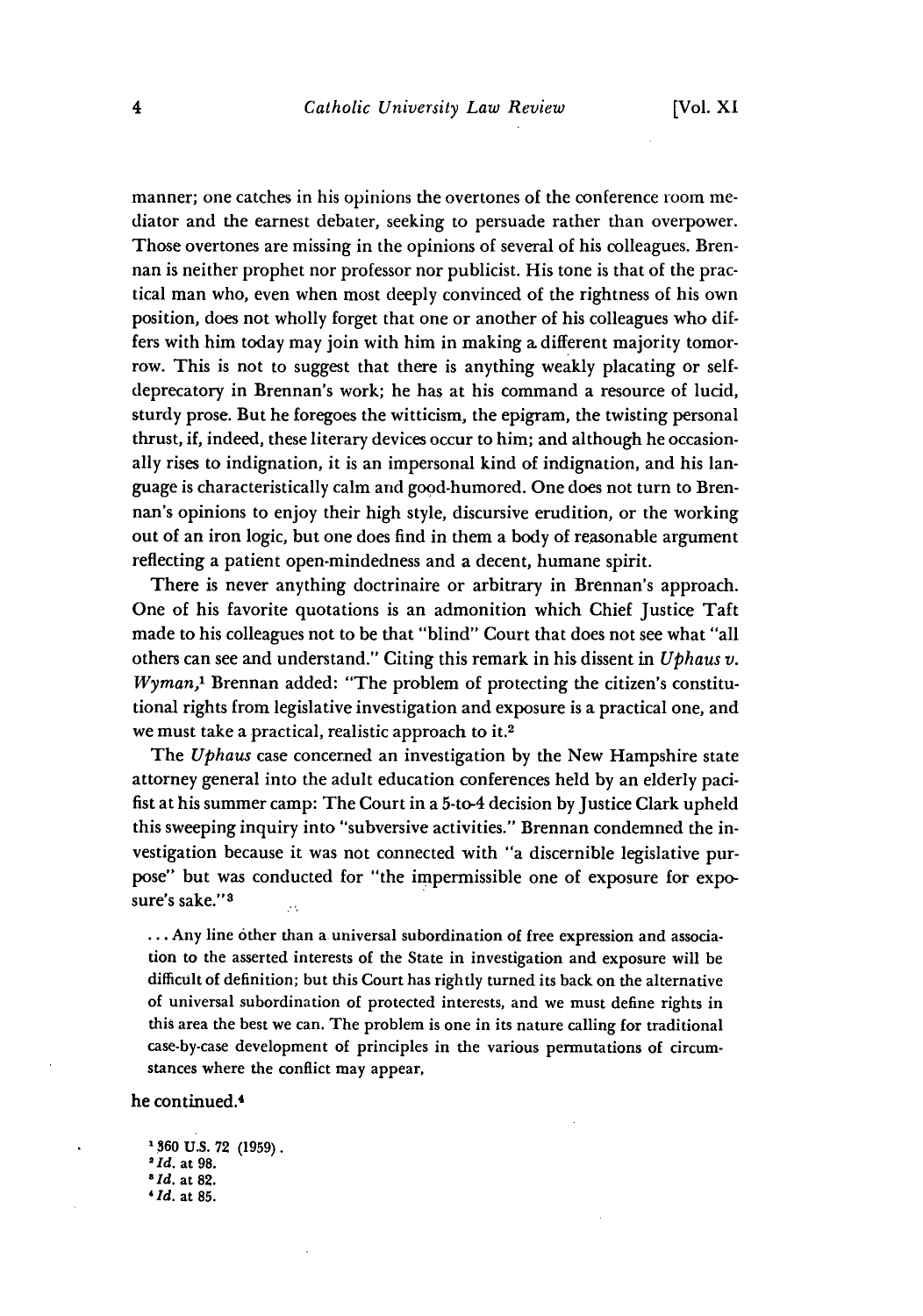**1962]**

The phrases "case-by-case development" and "various permutations of circumstances" are characteristic and suggestive terms in a Brennan opinion. Further, in the same dissent, he observed:

One may accept the Court's truism that preservation of the State's existence is undoubtedly a proper purpose for legislation. **But,** in descending from this peak of abstraction to the facts of this case, one must ask the question: What relation did this investigation of individual conduct have to legislative ends here?<sup>5</sup>

Brennan, embedding his opinion in a matrix of fact, cited at length the factual, voluminous report issued by the state attorney general, which Clark had scarcely mentioned. Brennan concluded:

The investigation, as revealed by the report, was overwhelmingly and predominantly a roving, self-contained investigation of individual and group behavior, and behavior in a constitutionally protected area. Its whole approach was to name names, disclose information about those named, and observe that 'facts are facts.'... The report discloses an investigation in which the processes of lawmaking and law-evaluating were submerged entirely in exposure of individual behavior.6

Brennan's dissent in *Flemming v. Nestor<sup>7</sup>*affords a second illustration of his characteristic approach. One of the questions in this case was whether a 1954 amendment to the Social Security Act depriving aliens of their old-age benefits if deported for past membership in the Communist Party constituted an *ex post facto* punishment of the alien. Associate Justice Harlan, speaking for the Court in a 5-to-4 decision, held that the provision (Section 202[n]) was not a punishment. Brennan commented in his dissent: "The Court seems to acknowledge that the statute bears harshly upon the individual disqualified, but states that this is permissible when a statute is enacted as a regulation of the activity. But surely the harshness of the consequences is itself a relevant consideration to the inquiry into the congressional purpose." He went on to argue that the statute itself clearly showed that the intent of Congress was to punish particular persons-deported aliens who had at any time been Communist Party members-and not to regulate an activity or status such as all beneficiaries who lived abroad. In a footnote, Brennan added:

The Court, recognizing that *Cummings* v. *Missouri,* 4 Wall. 277, and *Ex* parte *Garland,* 4 Wall **333** [two precedents from the Reconstruction period], strongly favor the conclusion that 202(n) was enacted with punitive intent, rejects the force of those precedents as drawing "heavily on the Court's first-hand acquaintance with the events and the mood of the then recent Civil War, and 'the fierce

**5** *Id.* at 99-100. *'Id.* at **100-101. ,363 U.S. 603 (1960).**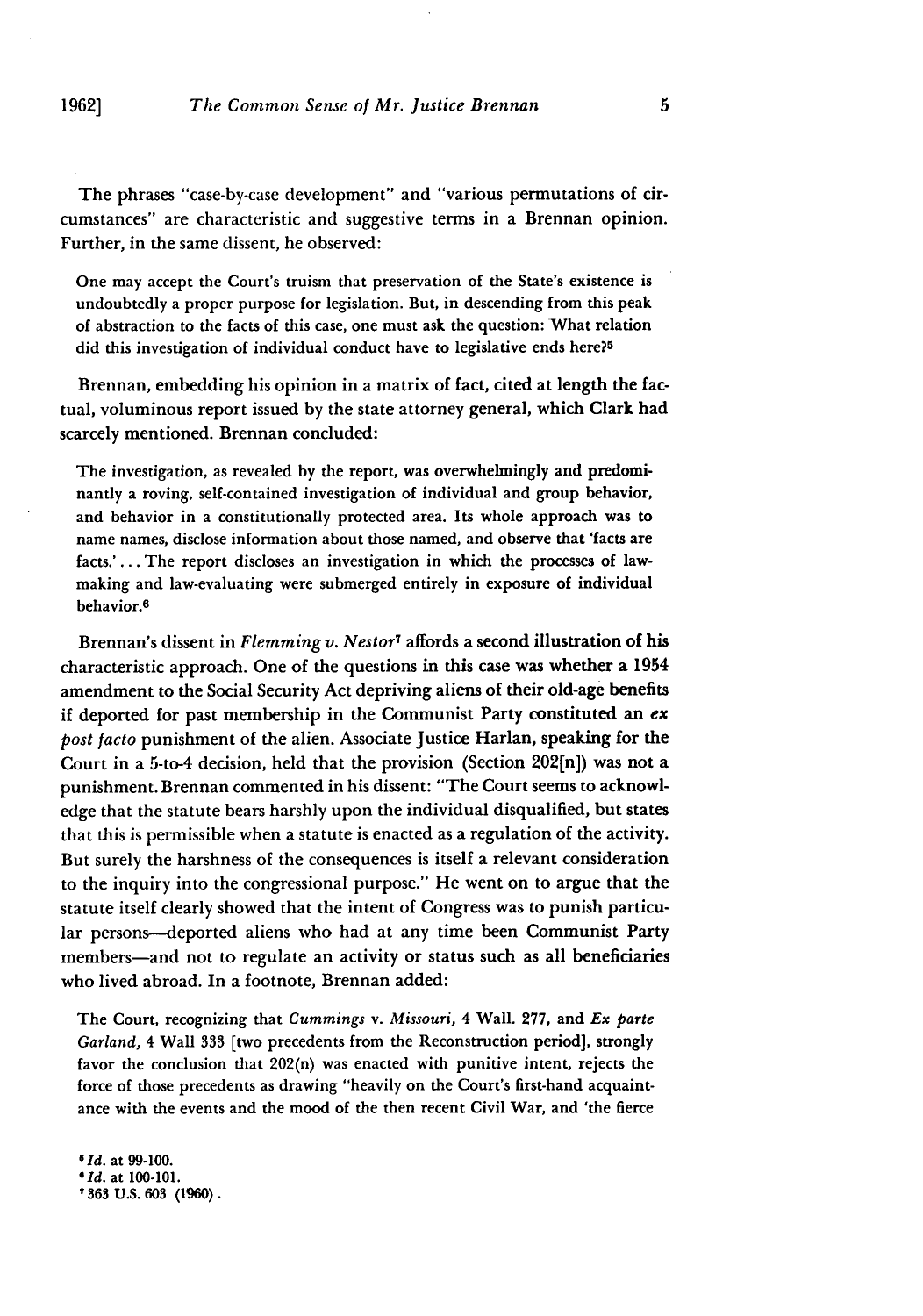passions which that struggle aroused.' "This seems to me to say that the provision of 202(n) which cuts off benefits from aliens deported for past Communist Party membership was not enacted in a similar atmosphere. Our judicial detachment from the realities of the national scene should not carry us so far. Our memory of the emotional climate stirred **by** the question of communism in the early 1950's cannot be so short.'

It is instructive to consider four citizenship cases in which Brennan took stands that differed from those of Warren, Black, and Douglas. In two of these, he wrote the majority opinions which ruled against the claimed right of the individual petitioners, while in the other two-a pair of 5-to-4 decisions--he provided the "swing vote," siding first with one faction in the Court and then with the other.

In *Tak Shan Fong v. U.S.,9* Brennan delivered the opinion of the Court in a 6-to-3 decision to which Black, Douglas, and Warren dissented. Tak Shan Fong, a native and citizen of China, had been lawfully in the United States for a short period in **1951** on a seaman's 29-day pass and had re-entered, unlawfully, on January **27, 1952,** and remained through his induction into the Army on May 4, **1953.** When he was honorably discharged after two years of service, he petitioned for naturalization as a U.S. citizen in accordance with a law passed during the Korean War. Aliens who had served at least **90** days in the armed services could be naturalized if" (1) ... lawfully admitted to the United States for permanent residence, or (2) ... lawfully admitted to the United States, and.., physically present within the United States for a single period of at least one year at the time of entering the Armed Forces **.. "**

Tak Shan Fong contended he was eligible under the law because he had been resident in this country for more than a year before induction and he had at one time (in **1951)** been lawfully admitted. The Government countered that the lawful admission had to be the one that commenced the year of residence; any previous admission was irrelevant. Brennan upheld the Government's contention.  $\sim$ 

We must [he wrote] be receptive to the purpose implicit in legislation of this sort, to express the gratitude of the country toward aliens who render service in its armed forces in its defense. But that does not warrant our rationalizing to an ambiguity where fairly considered none exists, or extending the generosity of the legislation past the limits to which Congress was willing to go. The service petitioner has rendered this country might inspire legislative relief in his behalf; but here we take the statute as it stands.10

*8 Id.* at **637. - 359 US.** 102 **(1959).** *'Old.* at **107.**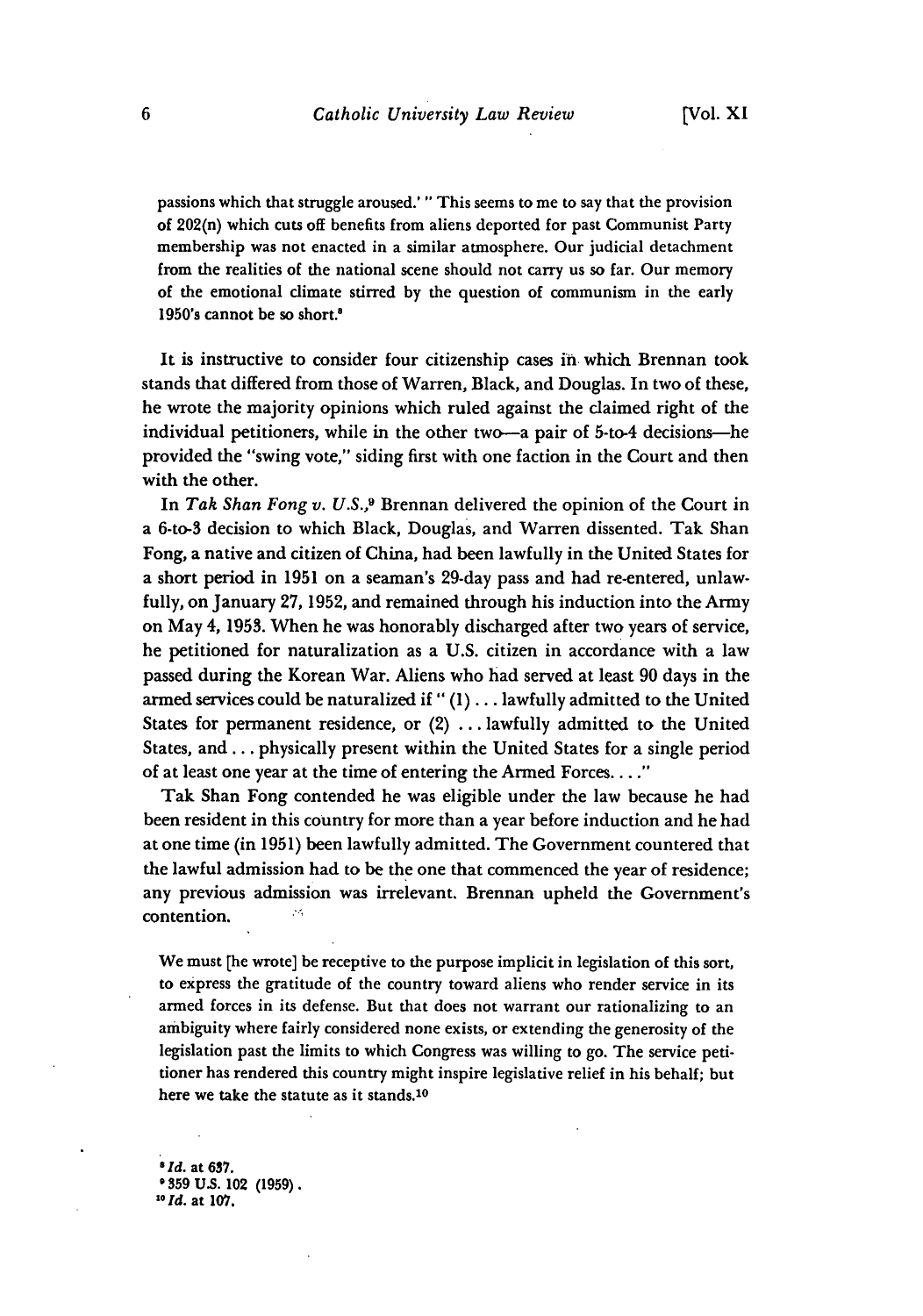In *Costello v. U.S.,"1* Brennan wrote the majority opinion in a 6-to-2 decision stripping the well-known gambler of his citizenship on the grounds that he had obtained it fraudulently in 1925 when he stated his "occupation" as real estate while, in fact, it was bootlegging. Justice Douglas, with whom Justice Black concurred, wrote in his dissent:

I do not think 'bootlegging' *per se* would have been a ground for denying naturalization to an alien in the 1920's. **If** it were, it would be an act of hypocrisy unparalleled in American life. For the 'bootlegger' in those days came into being because of the demand of the great bulk of people in our communities-including lawyers, prosecutors, and judges-for his products. However that may be, the forms of naturalization in use at the time did not ask for disclosure of all business activities of an applicant or of all sources of income. If that had been asked and if only one source of income were disclosed, then there would be a concealment relevant to our present problem.... Petitioner **...** actually engaged in real estate transactions. The fact that this real estate business was secondary in petitioner's regime did not make it any the less his 'occupation.'... The form did not require that complete disclosure; and **I** would not resolve any ambiguity in favor of the Government. <sup>12</sup>

The inference is unavoidable that Douglas and Black do not believe in denationalization under any circumstances, and certainly not where it is used, as in this instance, primarily as a device to combat organized crime. This basic hostility to denationalization led them into the expansive but anachronistic generalities about the hypycrisy shown toward bootleggers and into the specious interpretation of the term "occupation." Brennan quite easily demonstrated that if Costello had avowed his real occupation in **1925,** the judges of the period would certainly have denied him citizenship. As for the relative importance of "real estate" versus bootlegging in Costello's scheme of things, Brennan in his opinion exhaustively reviewed the facts of Costello's activities. He concluded:

These proofs raise no troubling doubt in our minds. They do not support an inference that his occupation was real estate. They show only that the petitioner invested his illicit earnings in real estate transactions **....** No one in the petitioner's situation could have reasonably thought that the questions could be answered truthfully as they were. It would have been a palpable absurdity for him to think that his occupation was real estate; he actually had no legal occupation. On this record, his only regular and continuing concern was his boot**legging .... 13**

**If** Brennan's common sense approach served him well in *Fong* and *Costello,*

**- 365 U.s. 265 (1961).** *121d.* at **288-289.** *11 Id.* at **276-277.**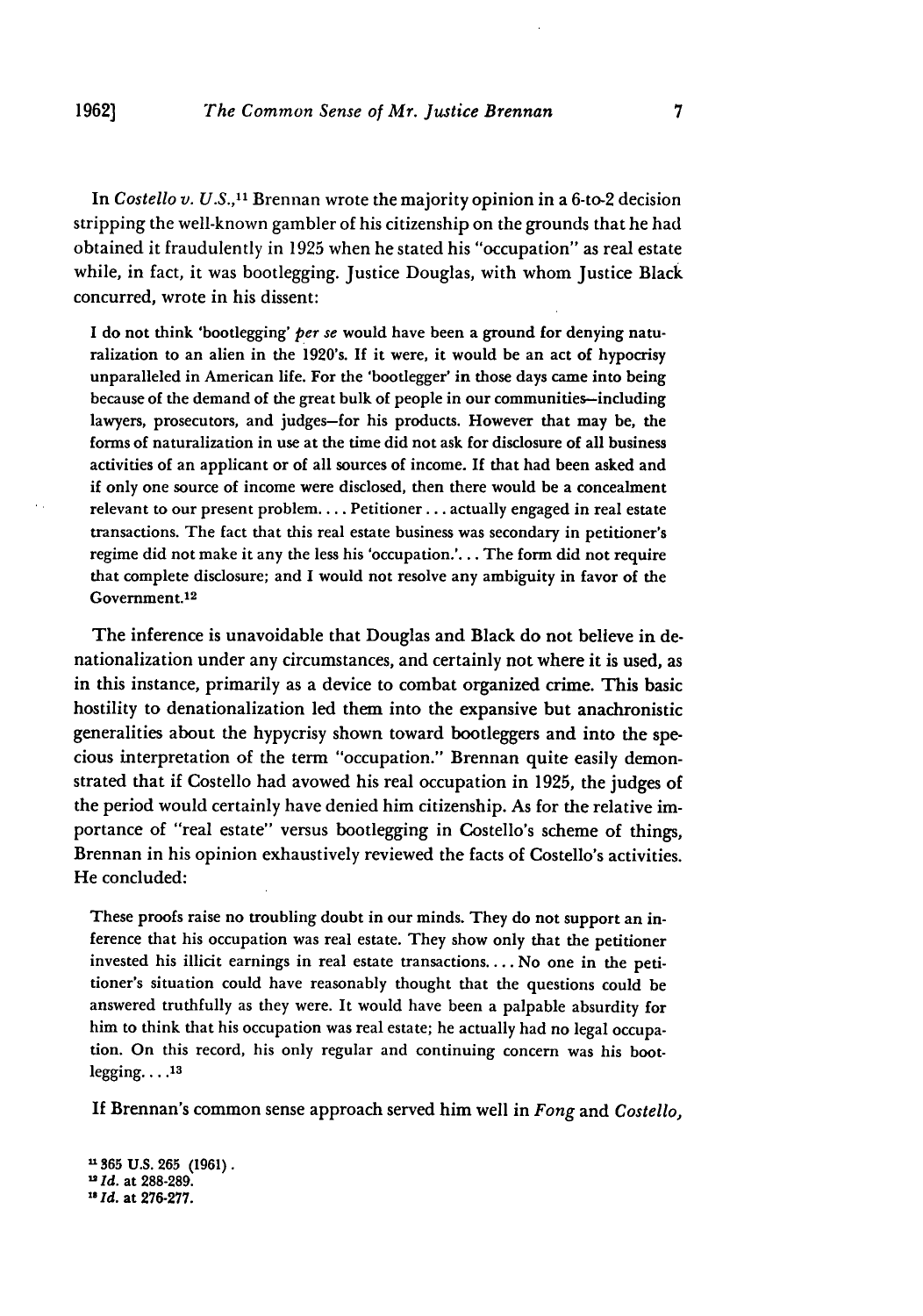it proved a less dependable guide in two more fundamental cases in the citizenship field. *Perez v. Brownell,14* and *Trop v. Dulles,15* announced the same day, March 31, **1958,** involved the power of Congress to take away citizenship.These cases tested the constitutionality of the Nationality Act of 1940, which provided for several instances in which a citizen could by his behavior lose his citizenship. Perez had lost his citizenship because, while resident in Mexico, he had voted in a Mexican election. Trop had lost his citizenship because he deserted military service during wartime, was found guilty by a court martial, and given a dishonorable discharge. Perez's loss of citizenship was affirmed by the Court, while Trop had his citizenship restored to him. The result of these two contradictory decisions was to leave the constitutional issue still in doubt. Since Brennan was the only justice to change sides in these two 5-to-4 decisions, he bears the responsibility for the confusion that persists.

Justice Frankfurter wrote the majority opinion in *Perez.* He held that providing for the denationalization of American citizens for various kinds of behavior was well within Congress's power. This position was in accord with Frankfurter's well-known theory of judicial self-restraint and judicial deference to legislative authority. Justices Burton, Clark, and Harlan supported his view. They also joined him when he reiterated it in his dissent in *Trop.* The Frankfurter view would have been a majority in both cases if Justice Whittaker had supported it as he usually does. In these cases, however, Whittaker joined with Warren, Black, and Douglas who, predictably enough, argued that American citizenship was an inherent right which could be voluntarily renounced but which Congress had no power to take away.16 This equal division among his colleagues meant that the decision in each case fell to Brennan.

Chief Justice Warren, in the writer's view, had much the stronger argument and he was at his magisterial best in his *Perez* dissent:

What is this Government, whose power is here being asserted? And what is the source of that power? The answers are the foundation of our Republic. To secure the inalienable rights of the individual, 'Governments are instituted among Men, deriving their just powers from the consent of the governed.' I do not believe the passage of time has lessened the truth of this proposition. It is basic to our form of government. This Government was born of its citizens, it maintains itself in a continuing relationship with them, and, in my judgment, it is without power to sever the relationship that gives rise to its existence. **I** cannot believe that a government conceived in the spirit of ours was established with power to take from the people their most basic right.... Citizenship *is* man's basic right for it is nothing less than the right to have rights.<sup>17</sup>

**356 U.S.** 44 **(1958).**

**11 356 US.** at 64.

<sup>&</sup>lt;sup>15</sup> 356 U.S. 86 (1958).

Whittaker based his agreement with them on more limited grounds.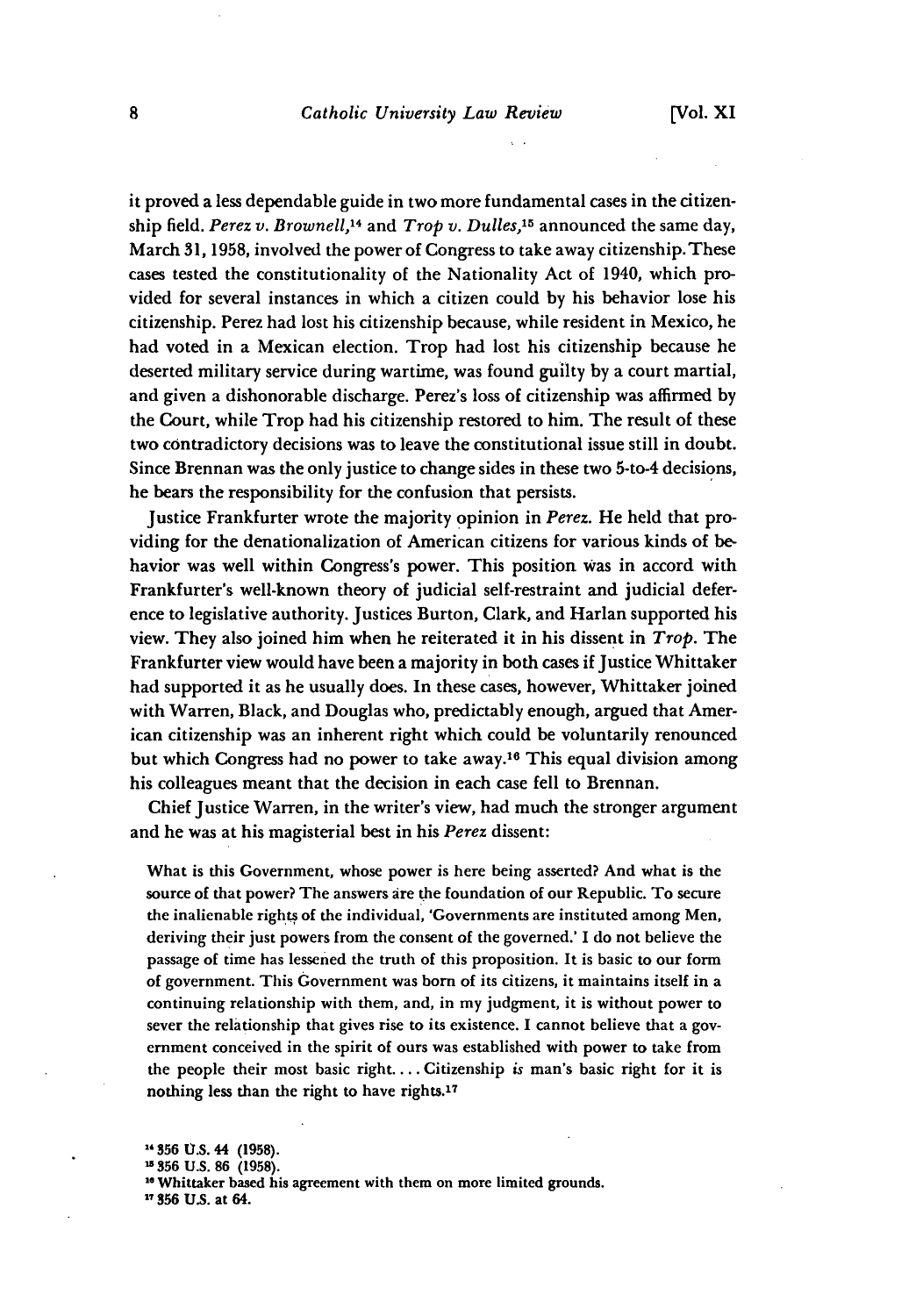Warren cited the first sentence of section one of the fourteenth amendment as the provision of the Constitution which "crystallized" this basic right of citizenship.

Brennan, however, is more impressed by the claims of history than by the claims of abstract logic. History shows there has been a continuing problem in this field arising from Americans, citizens by birth, who have lived for long periods in other countries, often doing military service and voting in these countries, and from naturalized citizens who sometimes returned to their countries of origin; in many instances, these individuals have claimed American citizenship only when a war crisis arose or they got in trouble with the government of their country of residence. Frankfurter noted that "no one seems to have questioned the necessity of having the State Department, in its conduct of the foreign relations of the Nation, pass on the validity of claims to American citizenship and to such of its incidents as the right to diplomatic protection. However, it was recognized in the Executive Branch that the Department had no specific legislative authority for nullifying citizenship, and several of the Presidents urged Congress to define the acts by which citizens should be held to have expatriated themselves." **18** The Naturalization Act of 1906, the first law in this field, had been upheld by the courts. The common sense of mankind, the practical wisdom of those who have dealt with this kind of problem for generations, Frankfurter implicitly argued, indicated the necessity for congressional legislation. He found the constitutional sanction for such action in the government's general powers to conduct foreign policy under the "necessary and proper clause." And he carried Justice Brennan with him in his argument.

Brennan seems to have recoiled from applying the very same doctrine in *Trop.* Here the individual had deserted from military duty during World War II for less than a day. He had already been punished by a military prison sentence of three years and a dishonorable discharge. Was not the loss of his citizenship, in addition, an extremely harsh punishment out of all proportion to his offense? But having sustained the power of Congress to denationalize an American citizen for the comparatively trivial offense of voting in a foreign election, how could he justify denying to Congress the power to inflict the same penalty for the grave crime of desertion from military duty in time of war? Nevertheless that is what he did. Brennan, to his credit, candidly acknowledged his self-created dilemma. In his concurring opinion, he wrote:

It is, concededly, paradoxical to justify as constitutional the expatriation of the citizen who has committed no crime by voting in a Mexican political election, yet find unconstitutional a statute which provides for the expatriation of a soldier guilty of the very serious crime of desertion in time of war. The loss of citizenship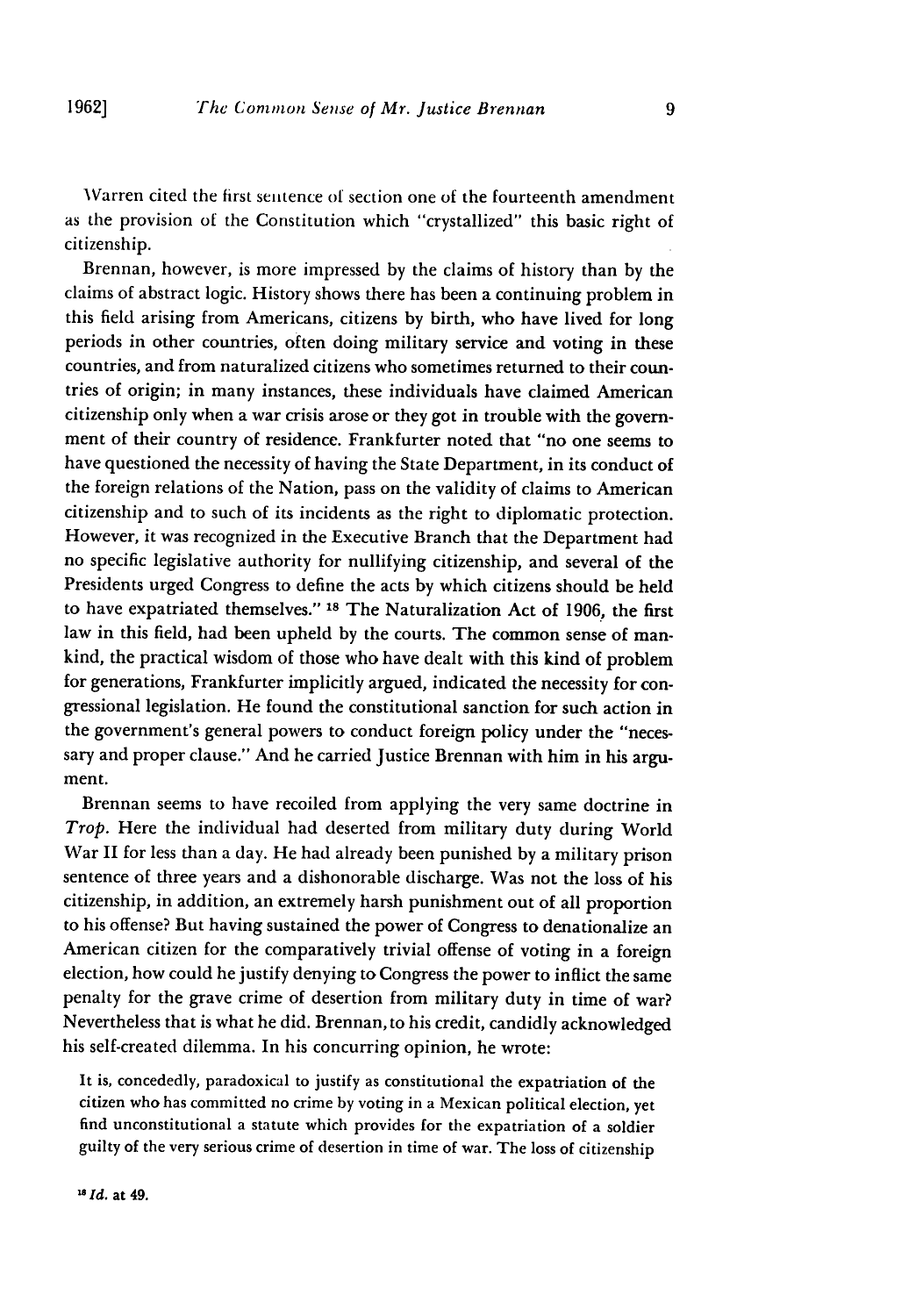may have as ominous significance for the individual in the one case as in the other. Why then does not the Constitution prevent the expatriation of the voter as well as the deserter?<sup>19</sup>

It cannot be said that Brennan ever worked his way satisfactorily out of this dilemma. In a long concurring opinion, he tried to develop the argument that there had to exist a "relevant connection" between the particular legislative enactment and the power granted to Congress by the Constitution. Voting in a foreign election, he contended, was one of the "evils which might obstruct or embarrass our diplomatic interests." Congress, might well believe that under these circumstances, there was no "acceptable alternative" to expatriation as a means of avoiding a possible embarrassment in our relations with a foreign country. This argument was dubious on the face of it; in the specific case of Perez, it had no validity since his voting in the Mexican election had caused no problem in the relations of the United States and Mexico. Nevertheless, Brennan wrote: "Where Congress has determined that considerations of the highest national importance indicate a course of action for which an adequate substitute might rationally appear lacking, I cannot say that this means lies beyond Congress's power to choose." **<sup>20</sup>**

He then reversed the argument and said that while Congress clearly had the power to wage war, "it is difficult, indeed, to see how expatriation of the deserter helps wage war...." No more difficult, one would have thought, in one instance than in the other. While admitting that there was "a certain rough justice" in the notion of expatriating a wartime deserter and that "Congress's belief that expatriation of the deserter might find some—though necessarily slender-support in reason," Brennan concluded Congress did not have the authority to be so severe. There was not, he said, "the requisite rational relation between this statute and the war power." **21**

One can only infer that Brennan's open-mindedness and instinct for history prompted him to accept the rationale of Frankfurter's opinion in *Perez,* but that his equally strong sense of what is equitable in ordinary human terms made him seek some escape from that rationale in *Trop.*

In his first five years on the Court, Brennan has maintained an independent position not only because temperament and experience incline him toward a tentative, fact-oriented approach to issues but also because he has refrained from committing himself on the two basic theoretical questions that have divided the Court during the past twenty years. The first question concerns the scope of the fourteenth amendment. Its first section forbids the states from

**356 U.S.** at **105.** *0 Id.* at **106-107.** *a Id.* at **114.**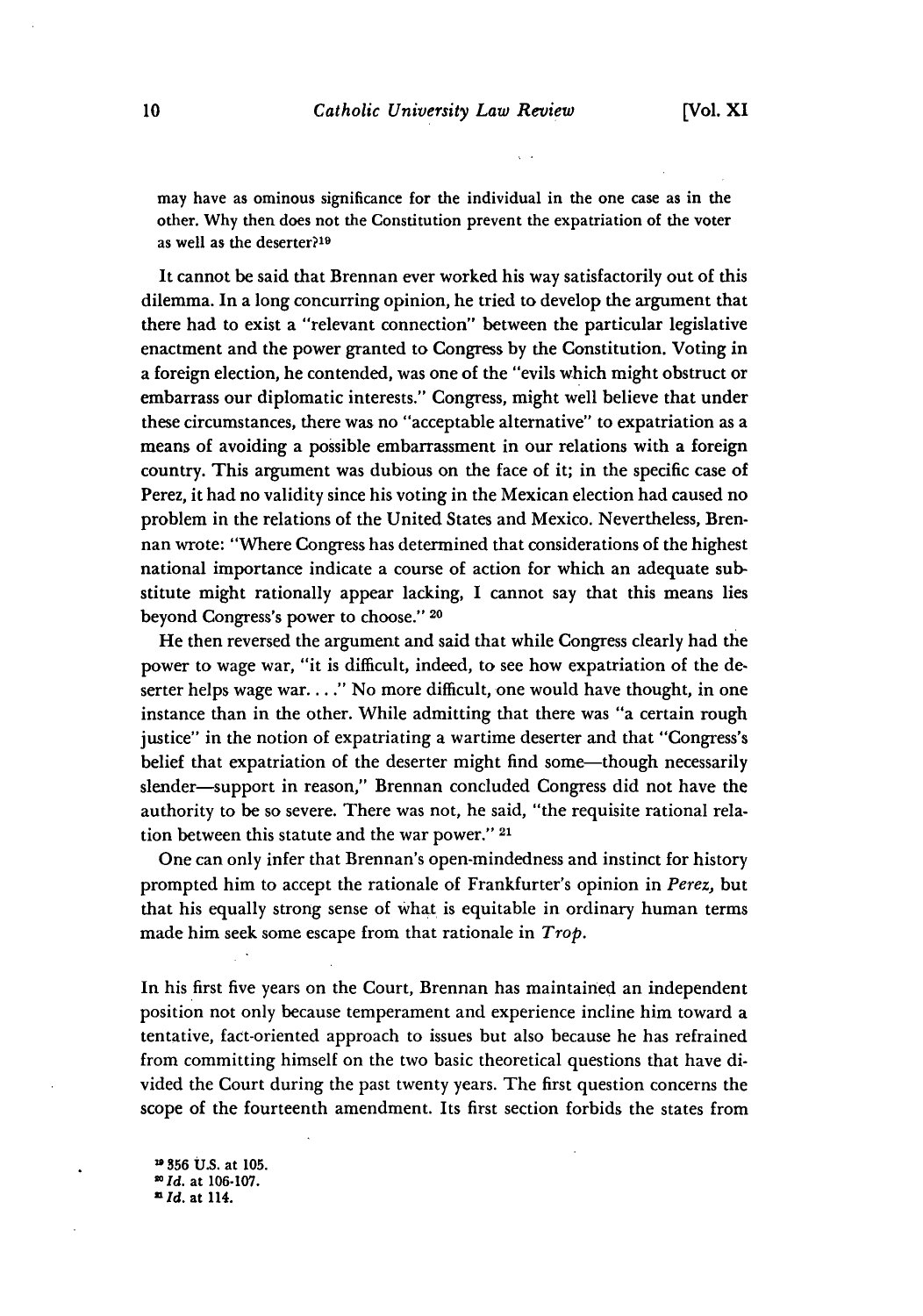abridging "the priologes or immunities of citizens of the United States." Are these privileges and immunities protected against state action the same rights which the first ten amendments protect against federal action? Did the fourteenth amendment "incorporate" and make applicable to the state all of the Bill of Rights? Many but not all of the framers of the amendment thought it did, but, beginning with the *Slaughterhouse* cases, a majority of the Supreme Court has consistently ruled that it did not. In his dissent in *Adamson v. California* in 1947, Justice Black, together with three of his colleagues, revived the "incorporation theory" of the fourteenth amendment. Since that time, Black has held tenaciously to that view. Justice Frankfurter has argued just as tenaciously that the opposite interpretation is correct and that the fourteenth amendment should not be viewed as "an instrument of general censorship by this Court of state action."<sup>22</sup>

On this question, Brennan has adopted a moderate position. He has not accepted Black's "incorporation theory." But he has laid heavy stress on the "due process" provision of the fourteenth amendment and by giving a more expansive definition than Frankfurter of what guarantees from the Bill of Rights should be "absorbed" into the amendment, he has frequently, though not always, arrived at the same conclusions in specific cases as have Black and Douglas.<sup>23</sup>

The second basic theoretical question on which Brennan has taken a middle ground position is: how absolute and binding on the federal government are the commandments of the Bill of Rights? Black, Douglas, and, usually, Chief Justice Warren take the position that the language of the Bill of Rights is rigid and leaves no room for interpretation. When, for example, the first amendment states: "Congress shall make no law **...** abridging the freedom of speech," this means that no restraint can be put on free speech. Frankfurter and his colleagues who have made a majority of the Court during the post-war period argue that this prohibitory language must be understood in its social setting; where society has competing interests, it is the duty of the Court to weigh those interests and strike a balance. In making its determination, the Court should again exercise self-restraint and defer to the greatest extent possible to the political judgment of Congress and the President.

The whole thrust of Brennan's thought is libertarian and he looks with favor on the positive exercise of the Court's powers of judicial review, but he has, characteristically, refrained from taking an all-or-nothing stance on this issue. He has not insisted that the language of the first amendment imposes

<sup>21</sup>Lerner v. Casey, **357** U.S. 468 (1958), *rehearing denied,* 358 U.S. 858 (1958) (concurring opinion); Beilan v. Board of Public Education, 357 U.S. 399 (1958), *rehcaiing denied,* 358 U.S. 858 (1958) (concurring opinion).

<sup>2&#</sup>x27; For a full account of Brennan's thinking on this problem, see Brennan, *The Bill of Rights and the States,* 36 N.Y.U.L. Rev. 761 (1961).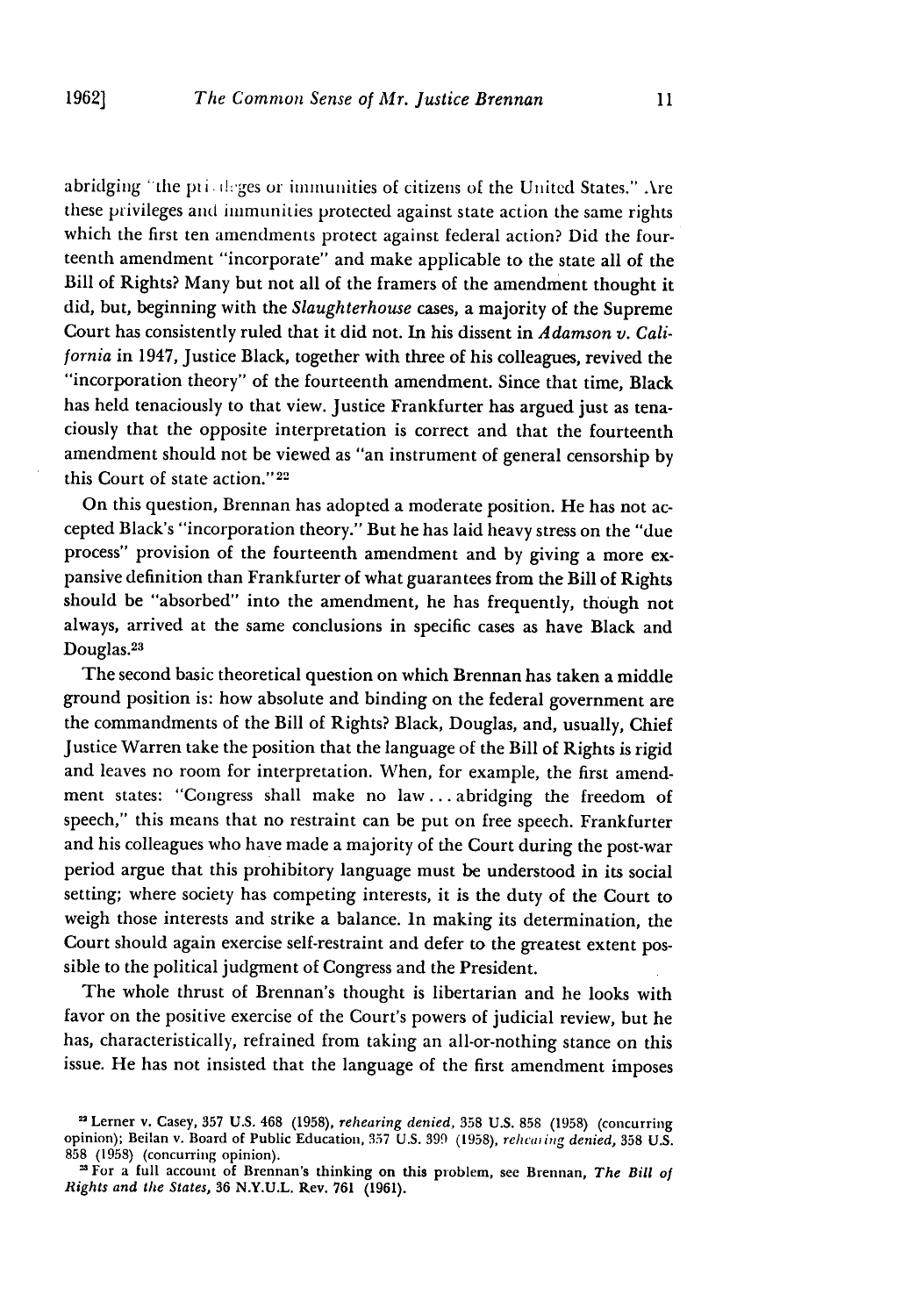absolute prohibitions. He has often refrained from associating himself with the sweeping if exhilarating language used by Black and Douglas in their dissents and concurrences. For example, in the 1958 case of *Speiser v. Randall24* involving a California statute requiring taxpayers to file a loyalty oath as a condition for obtaining a tax exemption, Brennan delivered an opinion on behalf of the 8-to-1 majority forbidding the state to put the burden of proof as to loyalty on the taxpayers, but he did not join Black and Douglas in their denunciation of the whole idea of loyalty oaths. Brennan usually participates in the effort to balance society's conflicting interests but, as in *Uphaus v. Wyman* discussed *supra,* he insists that the claims advanced in behalf of interests alleged to be superior to those of free speech and other individual liberties must be real claims, and the interests must be weighty and substantial. Brennan is a judge who reads the transcripts of state and congressional investigating committees and the enactments of legislatures with a shrewd and worldly eye. He recognizes investigations that simply expose for exposure's sake for the punitive enterprises they are. He refuses to grant them the same weight he would an investigation with a genuine legislative purpose. Thus in *Barenblatt v. U.S.,25* where the Court upheld by 5-to-4 the defendant's conviction for contempt, Brennan dissented because he believed this particular inquiry of the House Un-American Activities Committee was only exposure for exposure's sake, and not, as did Black, Warren, and Douglas, because he believed the interrogation of Barenblatt violated his right to freedom of speech under the first amendment.

Brennan has stated the following abstract view of the first amendment vs. "competing interests" problem:

There is some plausibility in the argument that executives, legislatures and courts will not suppress these basic liberties unless they have decided in good faith that the suppression is needed to save government. But these arguments, I think, challenge the basic assumption of the First Amendment. That basic assumption is that our government'should not, even for the best of motives, suppress criticism of the way public affairs are conducted. The further basic assumption is that the nation's security lies in the undiluted right of individuals to exercise their First Amendment freedoms. The area of superior interests where the freedoms may not encroach has indeed been marked out as very narrow in Supreme Court decisions.<sup>26</sup>

One area that Brennan obviously had in mind was the Court's upholding of the Smith Act in the case of the Communist Party leaders. An area he may not have had in mind was that of the "obscenity cases." In recent years, Brennan

**<sup>,357</sup> U.S. 513** (1958).

**<sup>360</sup>** U.S. 109 (1959).

West, *Mr. Justice Brennan-The First Four Years,* N.J.B.J. 519 (Fall 1960).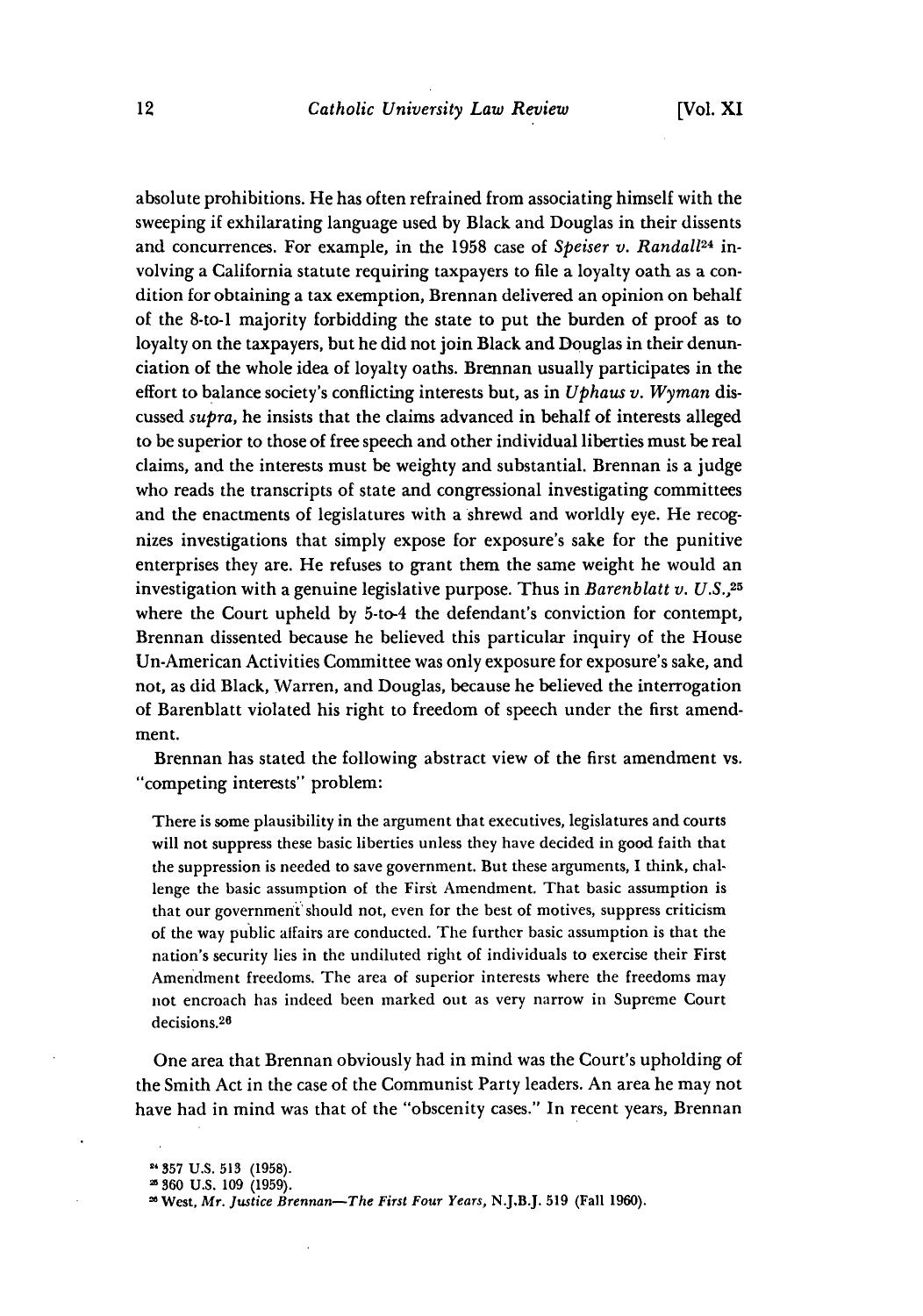has been the author of the Court's principal opinions in cases concerning obscene literature (Roth v. U.S.,<sup>27</sup> Alberts v. California,<sup>28</sup> and *Smith v. California29).* Brennan excluded obscene works from the protection of the first amendment on the ground that the constitutional purpose for safeguarding speech and press was to assure "unfettered interchange of ideas for the bringing about of political and social changes desired by the people."

All ideas having even the slightest redeeming social importance-unorthodox ideas, controversial ideas, even ideas hateful to the prevailing climate of opinion -have the full protection of the guarantees, unless excludable because they encroach upon the limited area of more important interests. But implicit in the history of the First Amendment is the rejection of obscenity as utterly without redeeming social importance.<sup>30</sup>

This is a reasonable distinction that reasonable men might make. It is open, as all such distinctions are, to the attack promptly leveled against it by Justice Black in his concurring opinion in *Smith.* ("What is the standard by which one can determine when abridgement of speech and press goes 'too far' and when it is slight enough to be constitutionally allowable? Is this momentous decision to be left to a majority of this Court on a cast-by-cast basis?") $31$  Moreover, Brennan made the mistake of entangling himself in an opposition metaphor: "The door barring federal and state intrusion into this area (freedom of speech and press) cannot be left ajar; it must be kept tightly closed and opened only the slightest crack necessary to prevent encroachment upon more important interests." **32** One does not ordinarily open doors to prevent encroachments -one closes them. This door metaphor goes naturally only with Black's absolutist argument. Brennan forgot the old debater's rule never to argue your case in terms of your opponent's metaphor.

But these obscenity cases are a small matter. Notwithstanding Black's strictures, Brennan's opinions were well-grounded in history since, for nearly two hundred years, American and English judges and juries have been trying to stern the flow of obscenity without their efforts curbing in any way the free expression of ideas about social and political change.

Interestingly enough, on another peripheral first amendment issue, Brennan, by balancing competing interests and arguing back from social effects rather than forward from first principles, arrived at a more libertarian position than Black. This was on the matter of the "blue laws" requiring businesses to close on Sunday. Where Black joined in an opinion written by

**-** 354 **U.S.** 476 **(1957).** 354 **U.S.** 476 **(1957). -361 U.S.** 147 **(1959).** ' Roth v. **U.S.,** 354 **U.S.** 476, 484 **(1957). 11 361 U.S.** at **157. <sup>32</sup>**Roth **v. U.S., supra** note **30,** at **488.**